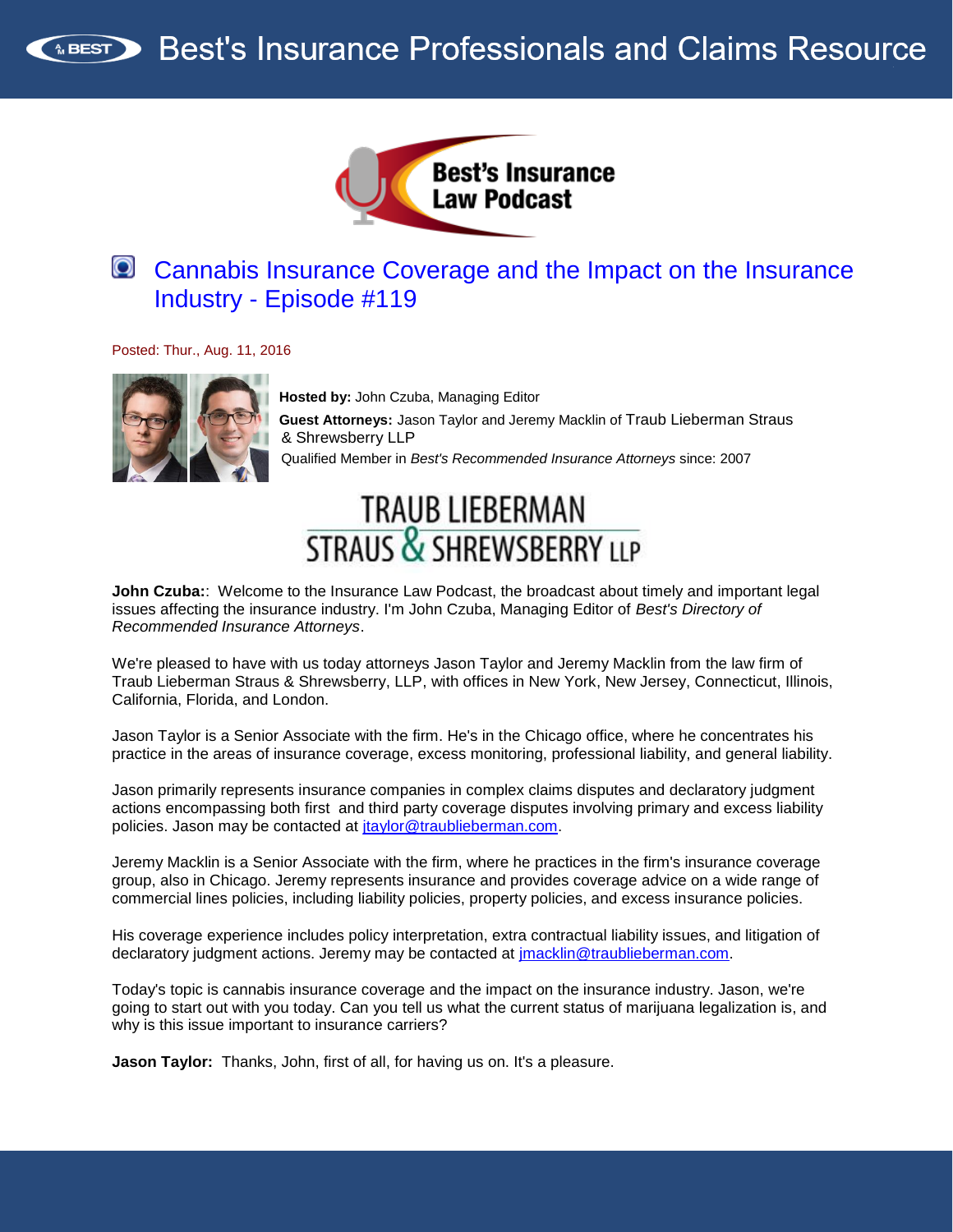The legalization of marijuana, whether for recreational, medical purposes, is such an interesting issue. It's so new. Within the last few months, we've had the 24th and 25th states legalize medical marijuana. The most recent two were Pennsylvania and Ohio.

In addition, four states – Washington, Colorado, Oregon, Alaska, and the District of Columbia – have legalized marijuana for recreational use. Coming up, here in November, we've got another nine states, I believe it is, the last count, that have medical marijuana on the ballot or in a legislative initiative, and then another five that are seeking to legalize marijuana at the recreational level.

We're at a tipping point here. We've got about half the states that have legalized medical marijuana in some form or another, and potentially, by the end of the year, a very large swath of states that will have recreational marijuana. This is important, of course, because of money, like anything.

The market and the size of the industry is really staggering for how new it is. We've seen differing statistics, but by, say, 2020 or in the next couple of years here, there's estimates out there that the market will be something like \$20 billion.

That could even be higher, so really large, and in this exploding market, you can imagine, there's numerous businesses requiring new or specialized or additional insurance to cover cannabis and related operations.

**John:** Jason, what is the Controlled Substances Act, or CSA, and what does that mean for individuals and for businesses?

**Jason:** The Controlled Substances Act is the Federal law that sets out US drug policy, and regulates the manufacturing, possession, use, distribution of drugs and other substances. Drugs and other substances, chemicals, to make drugs, are classified into five schedules, from one to five.

Marijuana's in the Schedule 1 classification, which is the highest and most dangerous class of drugs. We're talking about drugs like LSD, heroin, ecstasy, the really bad ones. Schedule 1 drugs are typically those you'll find as having a high potential for abuse, can lead to psychological or physical dependence, and no currently accepted medical use.

That's where marijuana has been scheduled. What this really means for the rest of us is that it's illegal to possess, distribute, or use marijuana for any purpose under Federal law, and that's regardless of what the states have done with either medical or recreational use.

In general, Federal law will trump state law. Any time you're using, distributing, or selling medical marijuana, say, even if it's legal under the state level, you're violating Federal law.

This conflict between state law and Federal law, the Controlled Substances Act, and how the Federal government is going to enforce the Controlled Substances Act, is really the big issue here for business and insurers.

**John:** Jeremy, what are some of the common features of medical marijuana statutes?

**Jeremy Macklin:** I'm going to address two common features. First, there's generally a specific class of individuals to whom protections are afforded. By protections, I mean immunity from arrest, criminal prosecution, property forfeiture, penalties, and things of that nature.

For example, New Mexico and Illinois have statutes that afford protections to registered, qualifying patients, registered designated caregivers, physicians, registered cultivation centers, and registered dispensing organizations.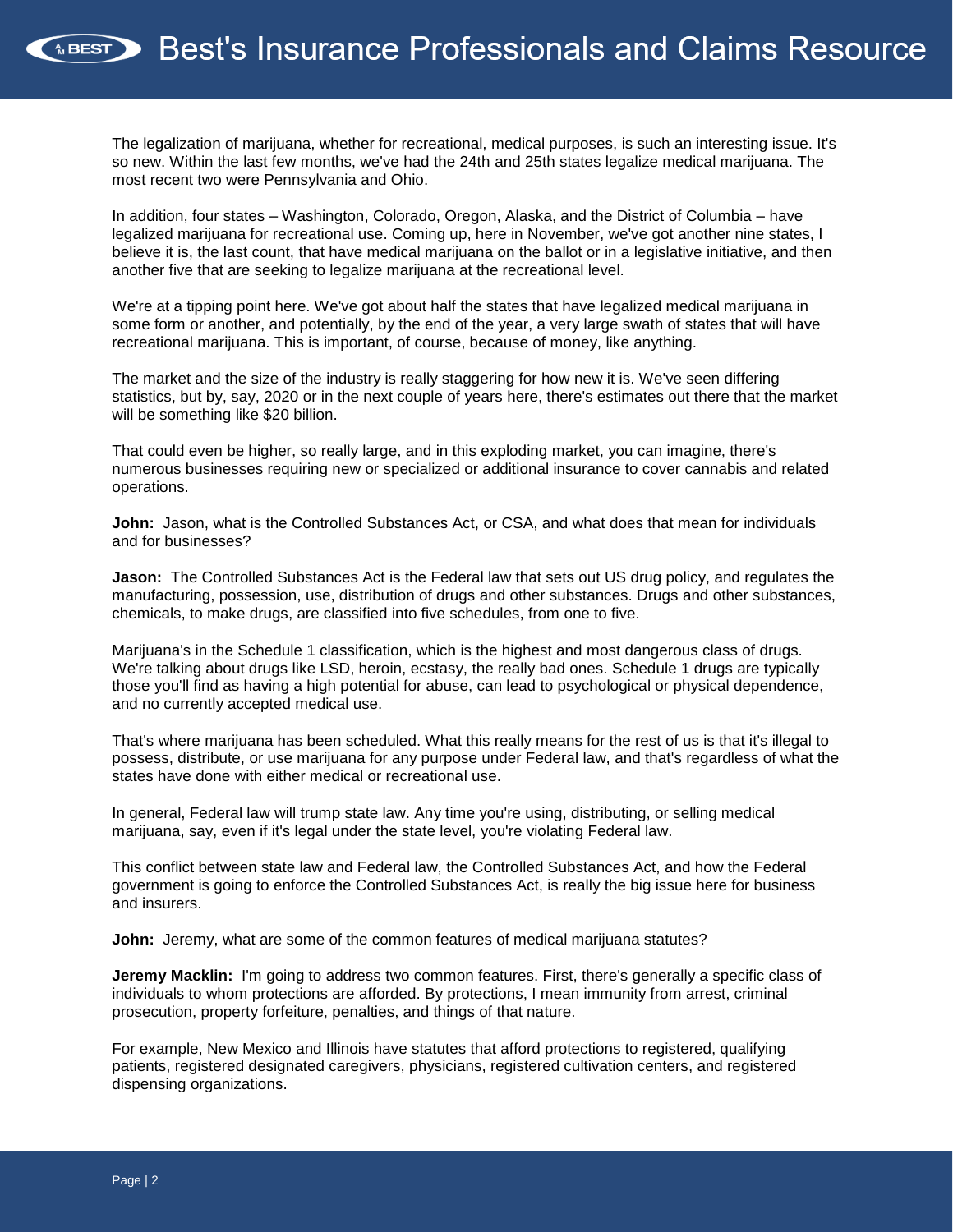Second, there is a group of qualifying patients. They also must be suffering from one or more qualifying conditions. The list of qualifying conditions varies from statute to statute.

Second, some statutes contain provisions relating to marijuana use at the workplace, and employer protections. For example, Ohio and Illinois medical marijuana statutes provide that nothing in the statute shall prohibit an employer from forcing a policy concerning drug testing or zero tolerance policies.

There are other states that prohibit employers from firing medical marijuana users for failing a drug test without evidence of impairment on the job. Medical marijuana statutes are generally lengthy, but these are two common provisions that should be identified by any attorney seeking to represent a client who is a medical marijuana user.

**John:** Jason, what are the insurance risks associated with the cannabis industry and legalization of medical and recreational marijuana?

**Jason:** As you can imagine, there are some particular risks to the cannabis industry, and that goes beyond just maybe your typical property coverage or third party liability coverage from a general business operation standpoint.

For example, products liability and food safety are some big ones here. The marijuana itself, once it's harvested, is a product. You sell it. There have already been cases alleging some injury or adverse effect from the use of the product, either against a grower or retailers.

These can come in the forms of improper labeling or the use of certain prohibited fungicides or pesticides in growing the crop, edibles and infused products.

You may have heard about these. These are the products that you ingest that contain THC. It's probably the fastest growing sector out there. We're starting to see now claims against these companies, these businesses for some adverse reaction or inadvertent side effect. That's really your essential products' liability claim – either a failure to warn, improper labeling, or something of that nature.

A lot of states require cannabis businesses to maintain and procure coverage. Washington and Colorado are example. Professional liability coverage is another specialized area of need, medical malpractice insurance for physicians, for example. They evaluate patients and recommend marijuana.

Dispensaries are in that same boat, some professional liability concerns there. They're responsible, oftentimes, for validating and tracking medical marijuana cards. This will create a risk for the dispensary to properly do that, to validate those individuals that come into their facilities to purchase marijuana.

If you go to maybe a more traditional property site, premises liability and staff coverage are big issues. Most of these businesses still operate as cash only businesses, due to lack of accessible banking.

You have a situation where you've got a highly valuable, small, portable product, and large amounts of cash. It makes the cannabis businesses prime targets for, say, theft, or employee theft even, from both outsiders and employees. Businesses need substantial insurance to protect from these risks.

I'll identify one last one here. It's a growing concern nationally. It's cyber liability coverage – data breach, data theft coverage – from mishandling patient and customer information. These businesses are dealing with a large number of patients, a lot of them have serious medical conditions, and they're providing all sorts of patient and personal information.

This makes cyber risk a real risk for the industry, and something that the cannabis industry is likely to need specialized coverage for. These are just a few. Of course, there are probably many specialized areas, but those are the ones that jump out here.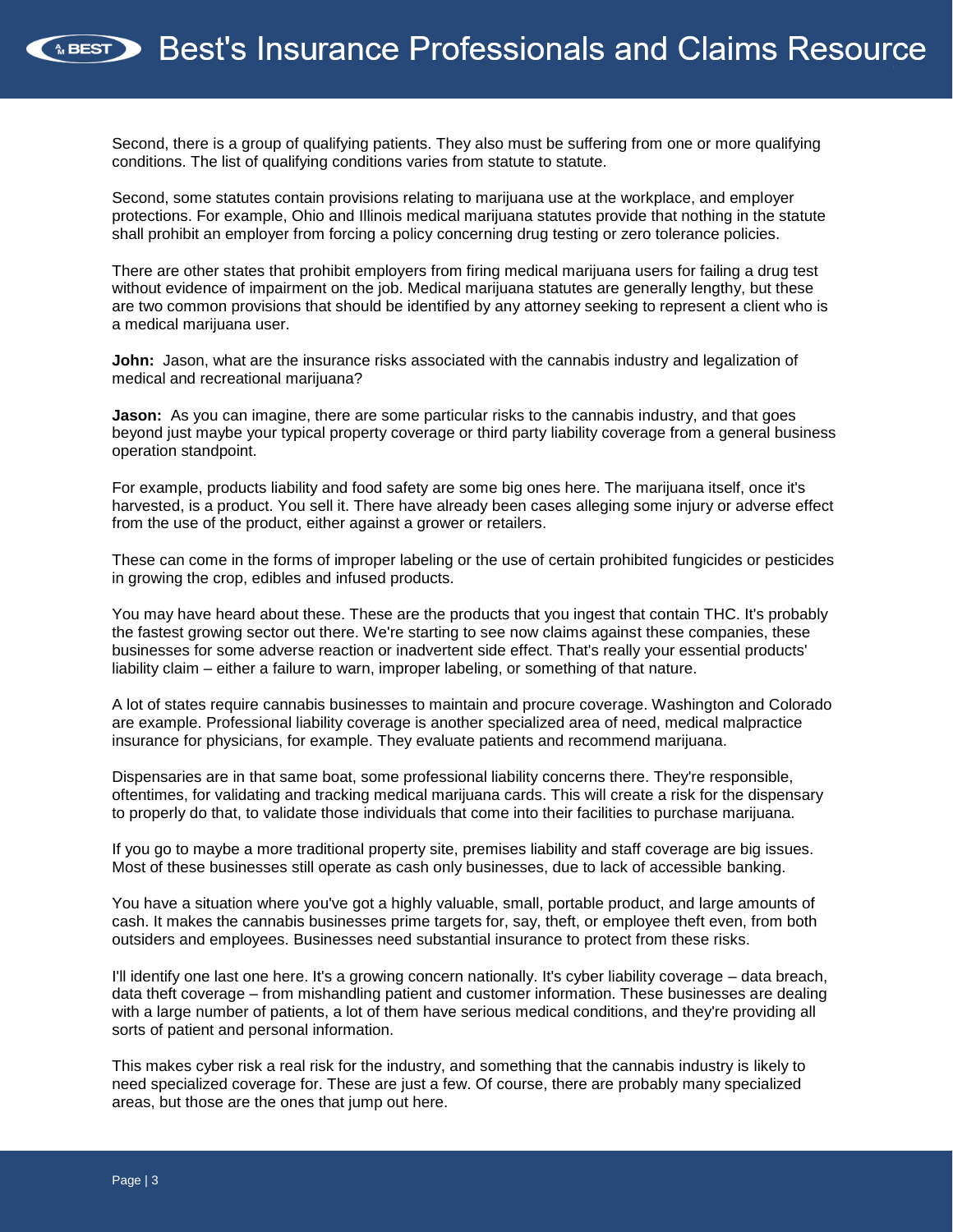**John:** Jeremy, is there any case law, or are there any decisions out there that impact insurance carriers, or provide some type of guidance to the insurance industry?

**Jeremy:** Most of the cases in the 2000s and the early 2010s have addressed whether Workers' Compensation insurers are obligated to provide coverage for medical marijuana, legally prescribed under state law. Also, in the employers' liability context, where an employer can legally terminate an employee who tests positive for medical marijuana while at work.

There's a recent case. It's a Federal case out of the US District Court for the District of Colorado, which was handed down in February of this year. That provides some guidance to insurance companies on issues of insurance coverage.

That case is captioned *Green Earth Wellness Center versus Atain Specialty Insurance Company*. I'll briefly go through some of the important facts, and a couple of the takeaways there.

The insured in that case was Green Earth. They operated a retail medical marijuana dispensary and a nearby growing facility. Green Earth purchased commercial property and commercial liability coverage from *Atain* in connection with its business operations.

Of course, a wildfire in Colorado impacted Green Earth's business. The specific claim was that smoke and ash from the fire overwhelmed the building's ventilation system, and caused damage to Green Earth's medical marijuana plants.

The opinion is long, but there are a few important takeaways. First, rather than applying Federal law – the case was pending in a Federal jurisdiction – the court applied the law of the state in which the lawsuit was brought, so in this case, Colorado.

This is important, because the court did not apply Federal law to find that the insurance policy was buoyed on grounds of illegality. For example, if a contract governing an illegal activity, which is illegal under Federal law, the court expressly rejected Green Earth's argument that its own policy was illegal. That's important.

The second takeaway, the court also considered whether marijuana was contraband under a contraband exclusion. The court looked to what they called conflicting signals that the Federal government has given regarding marijuana regulation, and the government's "ambivalence" towards enforcement of the Controlled Substances Act.

This is important, because it showed the diminished importance of the Controlled Substance Act to courts, which is in line with Coleman memo that came out in 2013. That's important, because it shows a sign that liability and property policies can be interpreted to provide coverage for marijuana activities despite the fact that the activities are illegal, currently, under Federal law.

Again, the case is much more complex and nuanced than what I've explained today, but in the short time we have, I believe that these are the two most prominent points from that February decision.

**John:** Jeremy, can you tell us what rules apply to attorneys trying to advise and assist those connected to the cannabis industry?

**Jeremy:** I think that the main rule to focus on here is Rule 1.2d of the Model Rules of Professional Conduct, which have been applied substantially in a similar fashion to the Model Rules by many states.

That rule allows an attorney to provide services that are strictly advisory regarding the validity, scope, meaning of law, but also at the same time, precludes that attorney from assisting clients from breaking the law or advising clients to commit fraudulent or criminal acts.